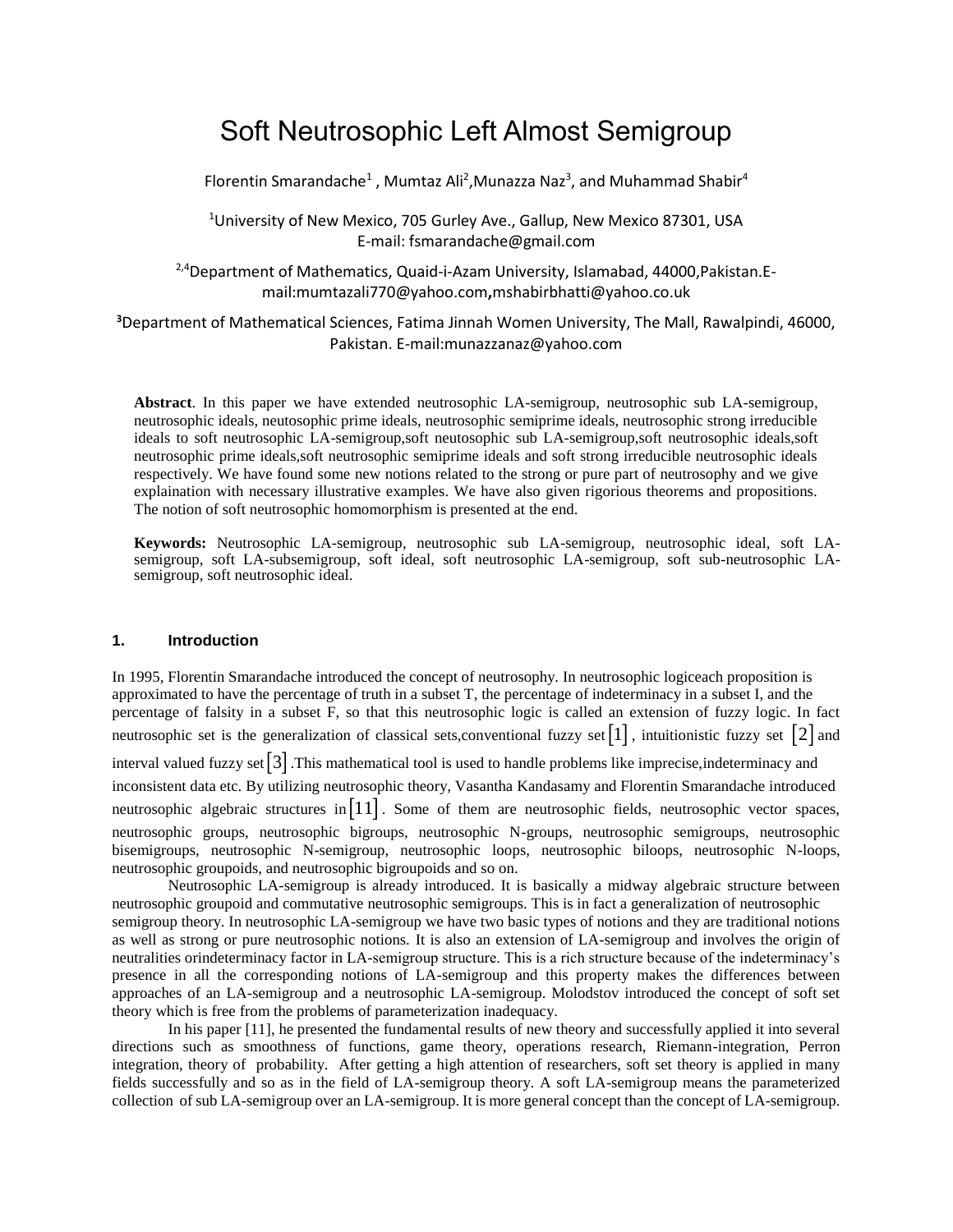We have further generalized this idea by adding neutrosophy and extended operations of soft set theory. In this paper we introduced the basic concepts of soft neutrosophic LA-semigroup. In the proceeding section we define soft neutrosophic LA-semigroup and characterized with some of their properties. Soft neutrosophic ideal over a neutrosophic LA-semigroup and soft neutrosophic ideal of a neutrosophic LA-semigroup is given in the further sections and studied some of their related results. In the last section, the concept of soft homomorphism of a soft LAsemigroup is extended to soft neutrosophic homomorphism of soft neutrosophic LA-semigroup.

#### **2. Preliminaries**

## **2.1. Definition 1**

Let  $(S,*)$  be an LA-semigroup and let  $\left\langle S\cup I\right\rangle\!=\!\{a\!+\!bl: a,b\!\in\! S\}$  . The neutrosophic LA-semigroup is generated by S and I under  $*$  denoted as  $N(S) = \{(S \cup I), *\}$ , where I is called theneutrosophic element with property  $I^2 = I$  .For an integer  $n$  ,  $n + I$  and  $nI$  are neutrosophic elements and  $0.I = 0$  .  $I^{-1}$  , the inverse of *I* is not defined and hence does not exist.Similarly we can define neutrosophic RA-semigroup on the same lines.  $\bm{\mathsf{Definition2}}$ Let  $\ N(S)$  be a neutrosophic LA-semigroup and  $\ N(H)$  be a proper subset of  $\ N(S)$  . Then  $\ N(H)$ 

is called a neutrosophic sub LA-semigroup if  $\;N(H)$  itself is a neutrosophic LA-semigroup under the operation of  $N(S)$ .

**Definition3**A neutrosophic sub LA-semigroup  $N(H)$  is called strong neutrosophic sub LA-semigroup or pure neutrosophic sub LA-semigroup if all the elements of  $\,N(H)\,$ are neutrosophic elements.

**Definition4L**et  $N(S)$  be a neutrosophic LA-semigroup and  $N(K)$  be a subset of  $N(S)$  . Then  $N(K)$  is called Left (right) neutrosophic ideal of  $N(S)$  if  $N(S)N(K)$   $\subseteq$   $N(K)$   $\{N(K)N(S)$   $\subseteq$   $N(K)$  }.If  $N(K)$  is

both left and right neutrosophic ideal, then  $\,N(K)\,$  is called a two sided neutrosophic ideal or simply a neutrosophic ideal.

**Definition5**A neutorophic ideal  $\,N(P)\,$  of a neutrosophic LA-semigroup  $\,N(S)\,$  with left identity  $\,e\,$  is called prime neutrosophic ideal if  $\ N(A)N(B) {\,\subseteq\,} N(P)$  implies either  $\ N(A) {\,\subseteq\,} N(P)$  or  $\ N(B) {\,\subseteq\,} N(P)$  , where  $N(A),N(B)$  are neutrosophic ideals of  $\,N(S)$  .

**Definition 6**A neutrosophic LA-semigroup  $N(S)$  is called fully prime neutrosophic LA-semigroup if all of its neutrosophic ideals are prime neutrosophic ideals.

**Definition7**A neutrosophic ideal  $N(P)$  is called semiprime neutrosophic ideal if  $N(T)$ . $N(T) \subseteq N(P)$  implies  $N(T)\!\subseteq\!N(P)$  for any neutrosophic ideal  $\,N(T)\,$  of  $\,N(S)$  .

**Definition8**A neutrosophic LA-semigroup  $N(S)$  is called fully semiprime neutrosophic LA-semigroup if every neutrosophic ideal of  $\,N\!\left(\,S\right)\,$  is semiprime neutrosophic ideal.

**Definition9**A neutrosophic ideal  $N(R)$  of a neutrosophic LA-semigroup  $N(S)$  is called strongly irreducible neutrosophic ideal if for any neutrosophic ideals  $\ N(H), N(K)$  of  $\ N(S)$   $\ N(H)$   $\cap$   $N(K)$   $\subseteq$   $N(R)$  implies  $N(H) \subseteq N(R)$  or  $N(K) \subseteq N(R)$ .

**Definition 10** Let  $S, T$  be two LA-semigroups and  $\phi: S \to T$  be a mapping from  $S$  to  $T$  . Let  $N(S)$  and  $N(T)$ be the corresponding neutrosophic LA-semigroups of  $S$  and  $T$  respectively. Let  $\theta\colon\! N\big(S\big)\!\rightarrow\! N\big(T\big)$  be another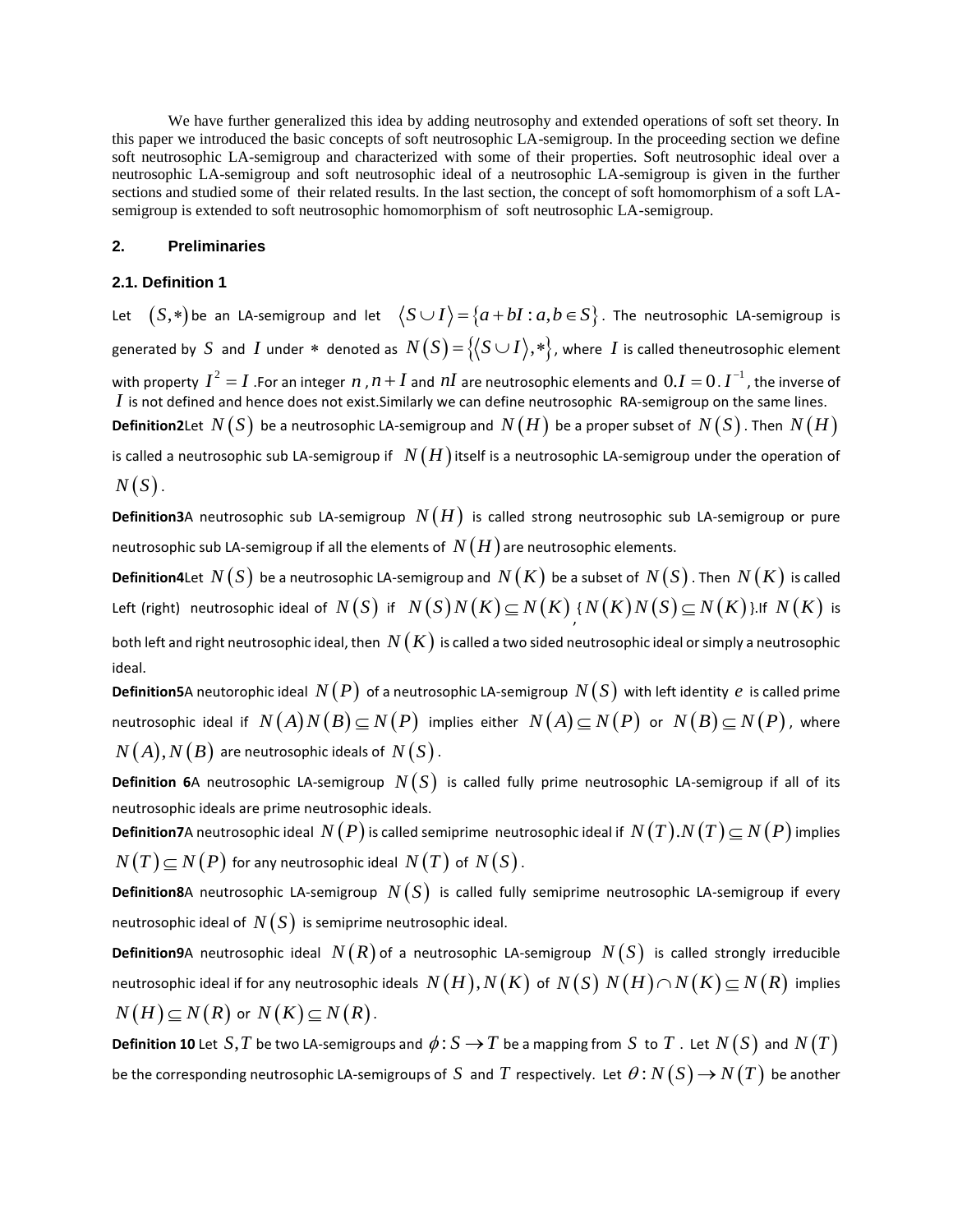mapping from  $N(S)$  to  $N(T)$ . Then  $\theta$  is called neutrosophic homomorphis if  $\phi$  is homomorphism from  $S$  to *T* .

# **2.2 Soft Sets**

Throughout this subsection  $|U|$  refers to an initial universe,  $|E|$  is a set of parameters,  $|P||U|$  is the power set of  $\;U\;$  , and  $\;A\subset E$  . Molodtsov [12] defined the soft set in the following manner:

**Definition 11**A pair  $F, A$  is called a soft set over U where F is a mapping given by

 $F: A \rightarrow P U$ .

In other words, a soft set over U is a parameterized family of subsets of the universe U. For  $a \in A$ , F  $a$ may be considered as the set of  $a$  -elements of the soft set  $F, A$ , or as the set of a-approximate elements of the soft set.

**Definition 12** For two soft sets  $F, A$  and  $H, B$  over  $U$ ,  $F, A$  is called a soft subset of  $H, B$ if

- 1)  $A \subseteq B$  and
- 2)  $F(a) \subseteq H(a)$ , for all  $a \in A$ .

This relationship is denoted by  $F, A \subset H, B$ . Similarly  $F, A$  is called a soft superset of  $H, B$  if  $H, B$  is a soft subset of  $F, A$  which is denoted by  $F, A \supset H, B$ .

**Definition 13** Let  $F, A$  and  $G, B$  be two soft sets over a common universe U such that  $A \cap B \neq \emptyset$ . Then their restricted intersection is denoted by  $(F, A) \cap_R (G, B) = (H, C)$  where  $H, C$  is defined as  $H(c) = F(c) \cap G(c)$  for all  $c \in C = A \cap B$ .

**Definition 14**The extended intersection of two soft sets  $F, A$  and  $G, B$  over a common universe U is the soft set  $H, C$ , where  $C = A \cup B$ , and for all  $c \in C$ ,  $H \cdot c$  is defined as<br>  $\begin{cases} F(c) & \text{if } c \in A - B \end{cases}$ 

$$
H(c) = \begin{cases} F(c) & \text{if } c \in A - B \\ G(c) & \text{if } c \in B - A \\ F(c) \cap G(c) & \text{if } c \in A \cap B. \end{cases}
$$

We write  $(F, A) \cap_{\varepsilon} (G, B) = (H, C)$ .

**Definition 15**The restricted union of two soft sets  $F, A$  and  $G, B$  over a common universe U is the soft set  $H, C$ , where  $C = A \cup B$ , and for all  $c \in C$ ,  $H$   $c$  is defined as the soft set  $H, C$  $F, A \cup_R G, B \text{ where } C = A \cap B \text{ and } H(c) = F(c) \cup G(c) \text{ for all } c \in C.$ 

**Definition 16**The extended union of two soft sets  $F, A$  and  $G, B$  over a common universe U is the soft set  $H, C$ , where  $C = A \cup B$ , and for all  $c \in C$ , *H c* is defined as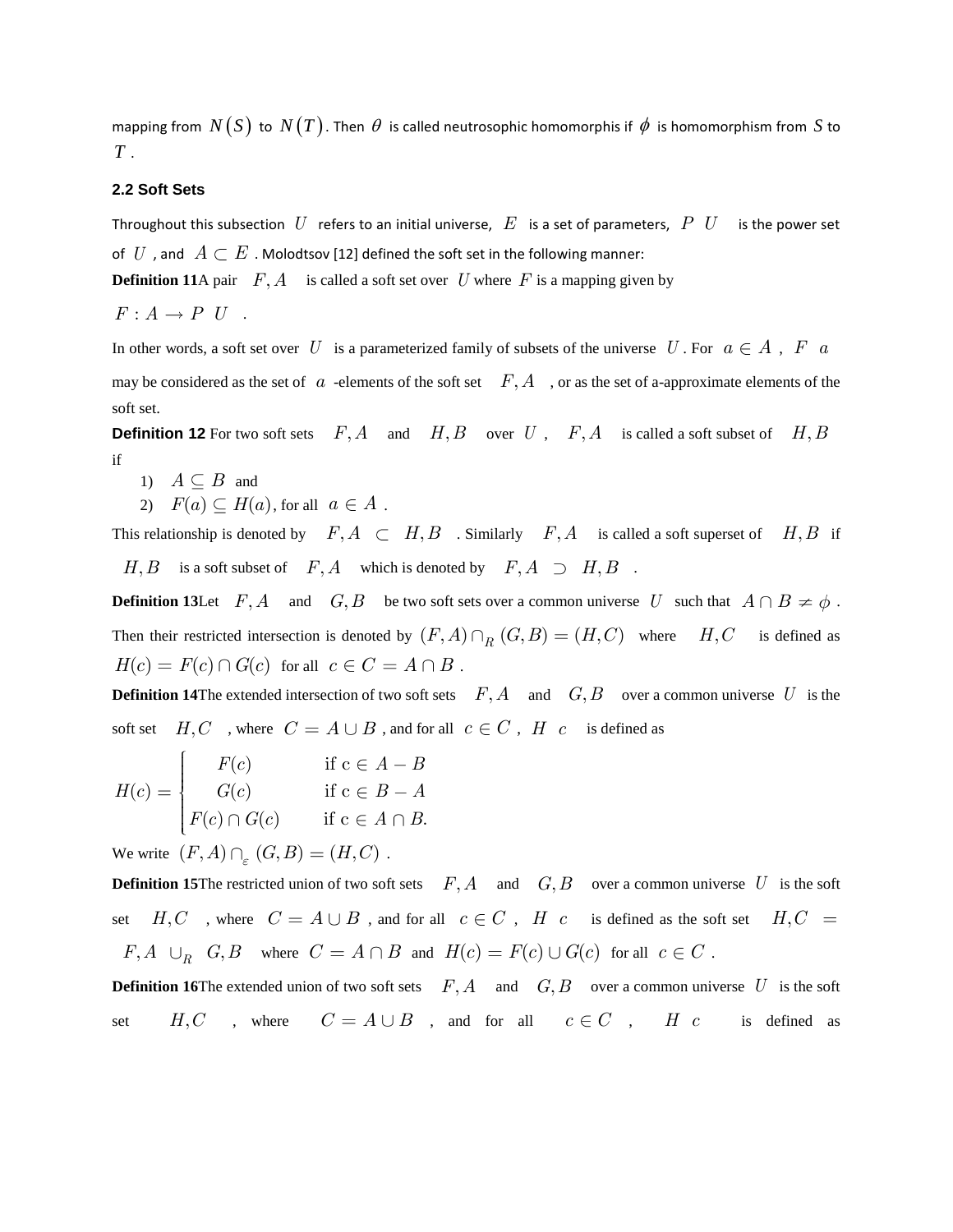$$
H(c) = \begin{cases} F(c) & \text{if } c \in A - B \\ G(c) & \text{if } c \in B - A \\ F(c) \cup G(c) & \text{if } c \in A \cap B. \end{cases}
$$

We write  $(F, A) \cup_{\varepsilon} (G, B) = (H, C)$ .

# **2.3 Soft LA-semigroup**

**Definition 17** The restricted product  $(H, C)$  of two soft sets  $(F, A)$  and  $(G, B)$  over an LA-semigroup S is dfined as the soft set  $(H, C) = (F, A) \square (G, B)$ , where  $H(c) = F(c)G(c)$  for all  $c \in C = A \cap B$ . **Definition 18** A soft set  $(F, A)$  over S is called soft LA-semigroup over S if  $(F, A) \square (F, A) \subseteq (F, A)$ . **Definition19** A soft LA-semigroup  $(F, A)$  over S is said to be soft LA-semigroup with left identity e if  $F(a) \neq \phi$  is a sub LA-semigroup with left identiy e, where e is the left identity of S for all  $a \in A$ . **Definition 20** Let  $(F, A)$  and  $(G, B)$  be two soft LA-semigroups over S. Then the operation  $*$  for soft sets is defined as  $(F, A) * (G, B) = (H, A \times B)$ , where  $H(a,b) = F(a)G(b)$  for all  $a \in A$ ,  $b \in B$  and  $A \times B$  is the Cartesian product of  $A, B$ . **Definition 21**A soft set  $(F, A)$  over an LA-semigroup S is called a soft left (right) ideal over S if **Definition 21**A soft set  $(F, A)$  over an LA-semigroup S is called a soft left (right) ideal over  $A_S \square (F, A) \subseteq (F, A), ((F, A) \square A_S \subseteq (F, A))$  where  $A_S$  is the absolute soft LA-semigroup over S. **Definition 22** Let  $(F, A)$  and  $(G, B)$  be two soft LA-semigroups over S. Then the Cartesian product is defined as  $(F,A)\times (G,B)=(H,A\times B)$ , where  $H(a,b)=F(a)\times G(b)$  for all  $a\in A$  and  $b\in B$ . **Definition 23** Let  $(G, B)$  be a soft subset of  $(F, A)$  over  $S$  . Then  $(G, B)$  is called a soft ideal of  $(F, A)$ , if

 $G(b)$  is an ideal of  $F(b)$  for all  $b \in B$ .

#### **3. Soft Neutrosophic LA-semigroups**

The definition of soft neutrosophic LA-semigroup isintroduced in this section and we also examine some of their properties.Throughout this section  $N(S)$  will dnote a neutrosophic LA-semigroup unless stated otherwise. **Definition 24** Let  $(F, A)$  be a soft set over  $N(S)$ . Then  $(F, A)$  over  $N(S)$  is called soft neutrosophic LA-semigroup if  $(F, A) \square (F, A) \subseteq (F, A)$ .

**Proposition 1**A soft set  $(F, A)$  over  $N(S)$  is a soft neutrosophic LA-semigroup if and only if  $\phi \neq F(a)$  is a neutrosophic sub LA-semigroup of  $N(S)$  for all  $a \in A$ .

**Example 1** Let  $N(S) = \{1, 2, 3, 4, 11, 21, 31, 41\}$  be a neutrosophic LA-semigroup with the following table.

| $\ast$ |   | 2 | 3 | 4             | 11             | 2I             | 3I | 4I             |
|--------|---|---|---|---------------|----------------|----------------|----|----------------|
|        |   |   | 2 | $\mathcal{E}$ | 1 <sup>I</sup> | 4I             | 2I | 3I             |
|        | 3 | 2 |   |               | 3I             | 2I             | 4I | 1 <sub>I</sub> |
| 3      |   |   | 3 | 2             | 4Ι             | 1 <sub>I</sub> | 3I | 2I             |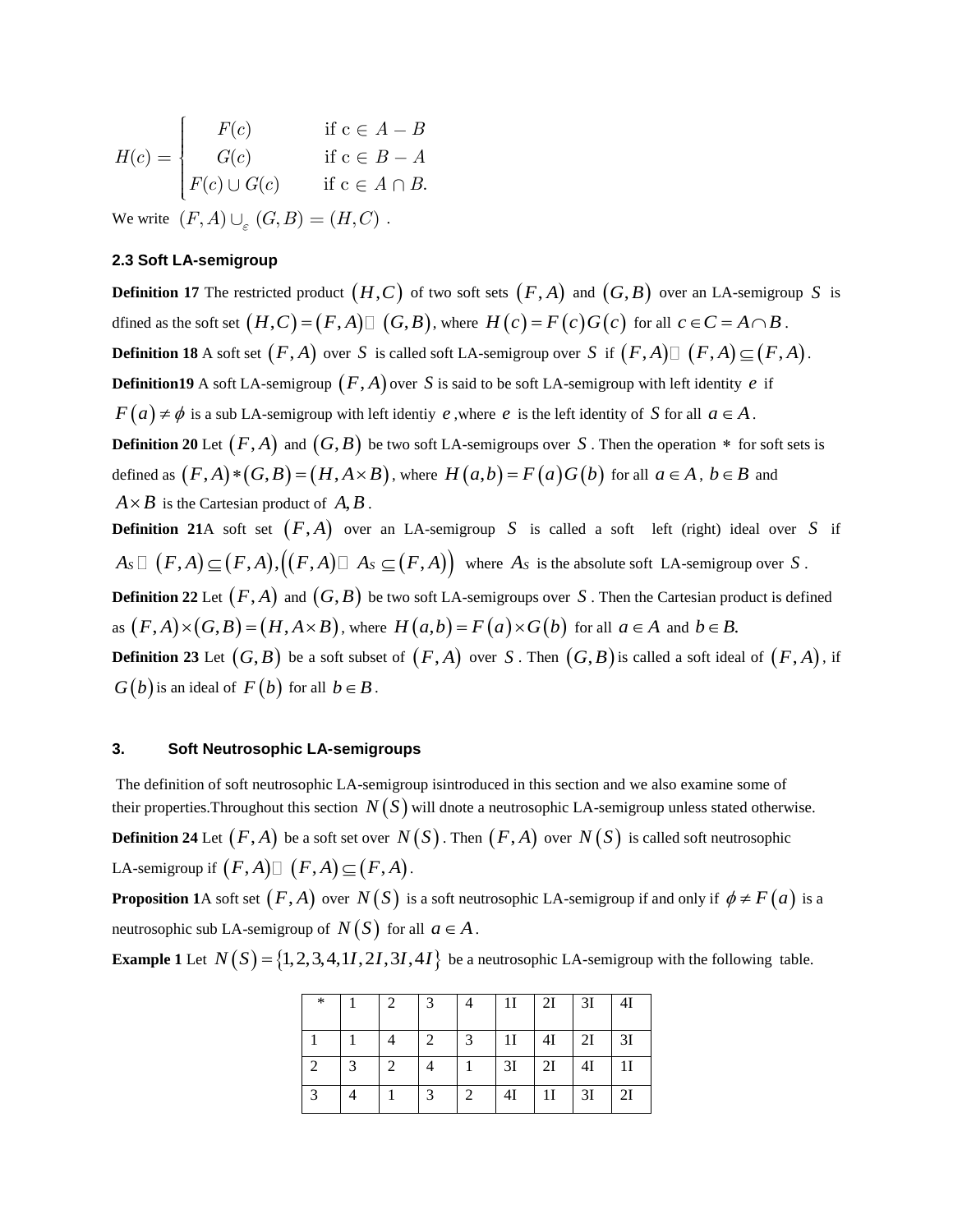|    |    |    |    |    | 2I | 3I             | 1 <sub>I</sub> | 4I             |
|----|----|----|----|----|----|----------------|----------------|----------------|
| 11 | 11 | 41 | 2I | 3I | 11 | 4Ι             | 2I             | 3I             |
| 2I | 3I | 2I | 4I | 11 | 3I | 2I             | 4I             | 1 <sub>I</sub> |
| 3I | 4I | 11 | 3I | 2I | 4I | 1 <sup>I</sup> | 3I             | 2I             |
| 41 | 2Ι | 3I | 11 | 4I | 2I | 3I             | 11             | 4I             |

Let  $(F,A)$  be a soft set over  $\,N(S)$  . Then clearly  $(F,A)$  is a soft neutrosophic LA-semigroup over  $N(S)$  , where

$$
F(a_1) = \{1, 11\}, F(a_2) = \{2, 21\},
$$

$$
F(a_3) = \{3,31\}, F(a_4) = \{4,41\}.
$$

**Theorem 1**A soft LA-semigroup over an LA-semigroup *S* is contained in a soft neutrosophic LA-semigroup over  $N(S)$ .

**Proposition 2** Let  $(F,A)$  and  $(H,B)$  be two soft neutronsophic LA-semigroup over  $N(S)$  . Then

- 1) Their extended intersection  $(F, A) \cap_{\varepsilon} (H, B)$  is a soft neutrosophic LA-semigroup over  $N(S)$
- 2) Their restricted intersection  $(F, A) \cap_R (H, B)$  is also soft neutrosophic LA-semigroup over  $N(S)$ .

**Remark 1** Let  $(F, A)$  and  $(H, B)$  be two soft neutrosophic LA-semigroup over  $N(S)$  . Then

- 1) Their extended union  $(F, A) \cup_{g} (H, B)$  is not a soft neutrosophic LA-semigroup over  $N(S)$ .
- 2) Their restricted union  $(F, A) \cup_R (H, B)$  is nota soft neutrosophic LA-semigroup over  $N(S)$  .

**Proposition 3** Let  $(F,A)$  and  $(G,B)$  be two soft neutrosophic LA-semigroup over  $N(S)$  . Then

 $(F, A) \wedge (H, B)$  is also soft neutrosophic LA-semigroup if it is non-empty.

**Proposition 4** Let  $(F,A)$  and  $(G,B)$  be two soft neutrosophic LA-semigroup over the neutosophic LA-

semigroup  $N(S)$ . If  $A \cap B = \phi$  Then their extended union  $(F, A) \cup_{g} (G, B)$  is a softneutrosophic LAsemigroup over  $N(S)$ .

**Definition 25** A soft neutrosophic LA-semigroup  $(F, A)$  over  $N(S)$  is said to be a soft neutosophic

LA-semigroup with left identity  $e$  if for all  $a \in A$ , the parameterized set  $F(a)$  is aneutrosophic sub LA-semigroup with left identity  $e$  where  $e$  is the left identity of  $N(S)$ .

**Lemma 1** Let  $(F, A)$  be a soft neutrosophic LA-semigroup with left identity  $e$  over  $N(S)$ , then

$$
(F,A)\square (F,A)=(F,A).
$$

**Proposition 5** Let  $(F,A)$  and  $(G,B)$  be two soft neutronsophic LA-semigroups over  $N(S)$  . Then the cartesian product of  $(F,A)$  and  $(G,B)$  is also soft neutrosophic LA-semigroup over  $N(S)$  .

 $\bf{Definition~26}$  A soft neutosophic LA-semigroup  $\big(F,A\big)$  over  $N(S)$  is called soft strong neutrosophic LAsemigroup or soft pure neutrosophic LA-semigroup if each  $\,F(a)\,$  is a strong or pure neutrosophic sub LA-semigroup for all  $a \in A$ .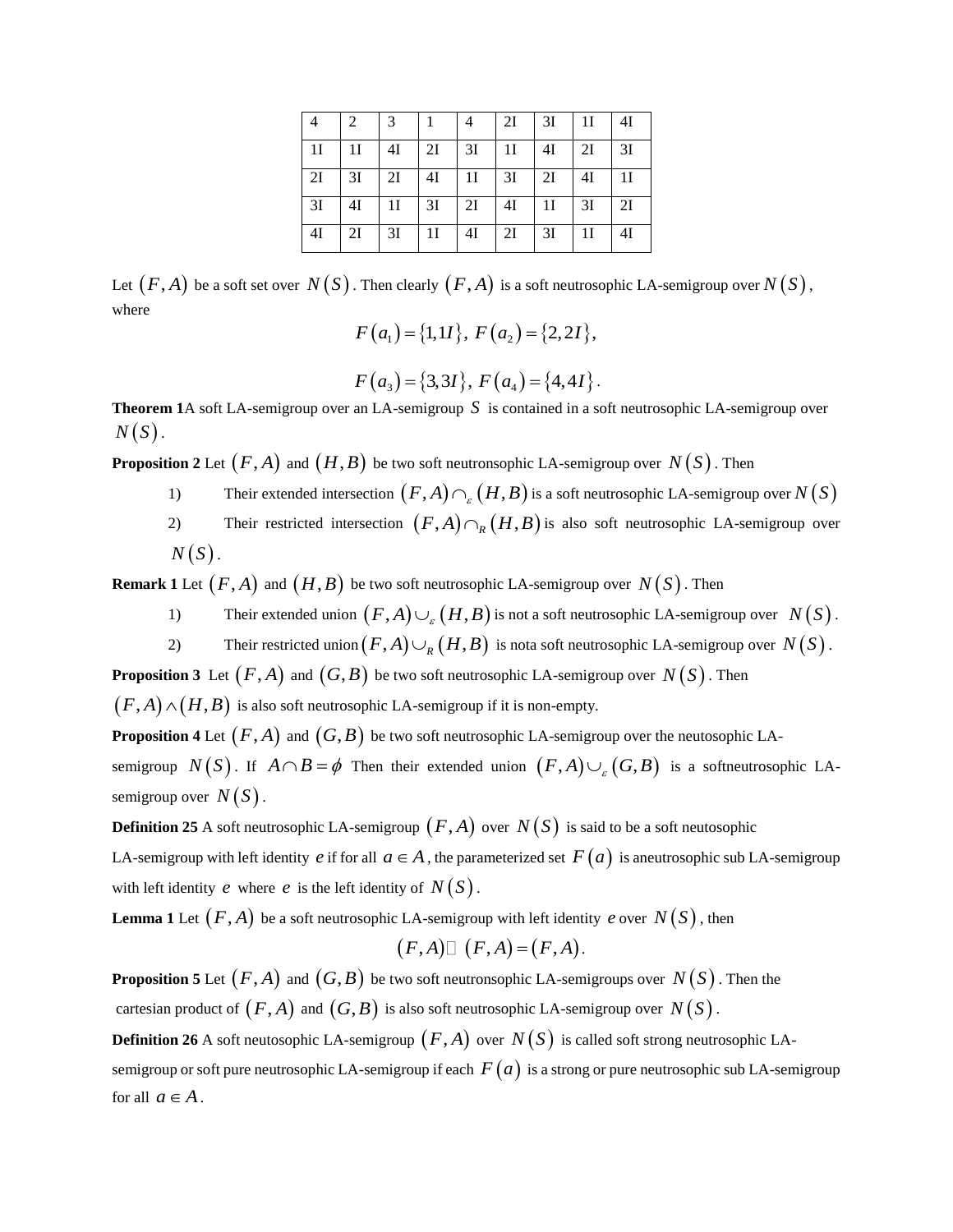**Theorem 2** All soft strong neutrosophic LA-semigroups or pure neutrosophic LA-semigroups are trivially soft neutrosophic LA-semigroups but the converse is not true in general.

**Definition28**Let  $(F,A)$  be a soft neutrosophic LA-semigroup over  $N(S)$  . Then  $(F,A)$  is called an

absolute soft neutrosophic LA-semigroup if  $F(a) = N(S)$  for all  $a \in A$ . We denote it by  $A_{N(S)}$ .

 ${\bf Definition29}$ Let  $\big(F,A\big)$  and  $\big(G,B\big)$  be two soft neutrosophic LA-semigroup over  $\,N\big(S\big)$  . Then  $\,\big(G,B\big)$  is soft sub neutrosophic LA-semigroup of  $(F, A)$ , if

- 1)  $B \subseteq A$ , and
- 2)  $H(b)$  is a neutrosophic sub LA-semigroup of  $F(b)$ , for all  $b \in B$ .

Theorem 3Every soft LA-semigroup over S is a soft sub neutrosophic LA-semigroup of a soft neutrosophic LAsemigroup over  $N(S)$ .

**Definition 30**Let  $(G, B)$  be a soft sub-neutrosophic LA-smigroup of a soft neutrosophic LA-semigroup  $\, (F, A)$ over  $N\big(S\big)$  . Then  $\big(G, B\big)$  is said to be soft strong or pure sub-neutrosophic LA-semigroup of  $\big(F, A\big)$  if each  $G(b)$  is strong or pure neutrosophic sub LA-semigroup of  $F(b)$ , for all  $b \in B$ .

**Theorem 4**A soft neutrosophic LA-semigroup  $(F, A)$  over  $N(S)$  can have soft sub LA-semigroups, soft subneutrosophic LA-semigroups and soft strong or pure sub-neutrosophic LA-semigroups.

**Theorem 5**If  $(F,A)$  over  $N(S)$  is a soft strong or pureneutrosophic LA-semigroup, then every soft subneutrosophic LA-semigroup of  $(F, A)$  is a soft strong or pure sub-neutrosophic LA-semigroup.

## **4. Soft Neutrosophic ideals over a Neutrosophic LA-semigroup**

**Definition 31**A soft set  $(F, A)$  over a neutrosophic LA-semigroup  $N(S)$  is called a soft neutrosophic left (right) **Definition 31**A soft set  $(F, A)$  over a neutrosophic LA-semigroup  $N(S)$  is called a soft neutrosophic left (rigular) is the absolute ideal over  $N(S)$  if  $A_{N(S)} \square (F, A) \subseteq (F, A), ((F, A) \square A_{N(S)} \subseteq (F, A))$  where  $A_{N(S)}$  is the absolu soft neutrosophic LA-semigroup over  $N(S)$  . A soft set  $(F,A)$  over  $N(S)$  is a soft neutrosophic ideal if it is soft neutrosophic left ideal as well as soft neutrosophic right ideal over  $\,N\big(S\big)$  .

**Proposition 5Let**  $(F, A)$  be a soft set over  $N(S)$ . Then  $(F, A)$  is a soft neutrosophic ideal over  $N(S)$  if and only if  $F(a) \neq \phi$  is a neutrosophic ideal of  $N(S)$ , for all  $a \in A$ .

**Proposition 6Let**  $(F,A)$  and  $(G,B)$  be two soft neutrosophic ideals over  $N(S)$  . Then

- 1) Their restricted union  $(F, A) \cup_R (G, B)$  is a soft neutrosophic ideal over  $N(S)$ .
- 2) Their restricted intersection  $(F, A) \cap_R (G, B)$  is a soft neutrosophic ideal over  $N(S)$ .
- 3) Their extended union  $(F, A) \cup_{g} (G, B)$  is also a soft neutrosophic ideal over  $N(S)$ .
- 4) Their extended intersection  $(F, A) \cap_{\varepsilon} (G, B)$  is asoft neutrosophic ideal over  $N(S)$ .

**Proposition 7Let**  $(F,A)$  and  $(G,B)$  be two soft neutrosophic ideals over  $N(S)$  . Then

- 1. Their OR operation  $(F, A) \vee (G, B)$  is a soft neutrosophic ideal over  $N(S)$ .
- 2. Their *AND* operation  $(F, A) \wedge (G, B)$  is a soft neutrosophic ideal over  $N(S)$ .

**Proposition 8** Let  $(F, A)$  and  $(G, B)$  be two soft neutrosophic ideals over  $N(S)$  , where  $N(S)$  is a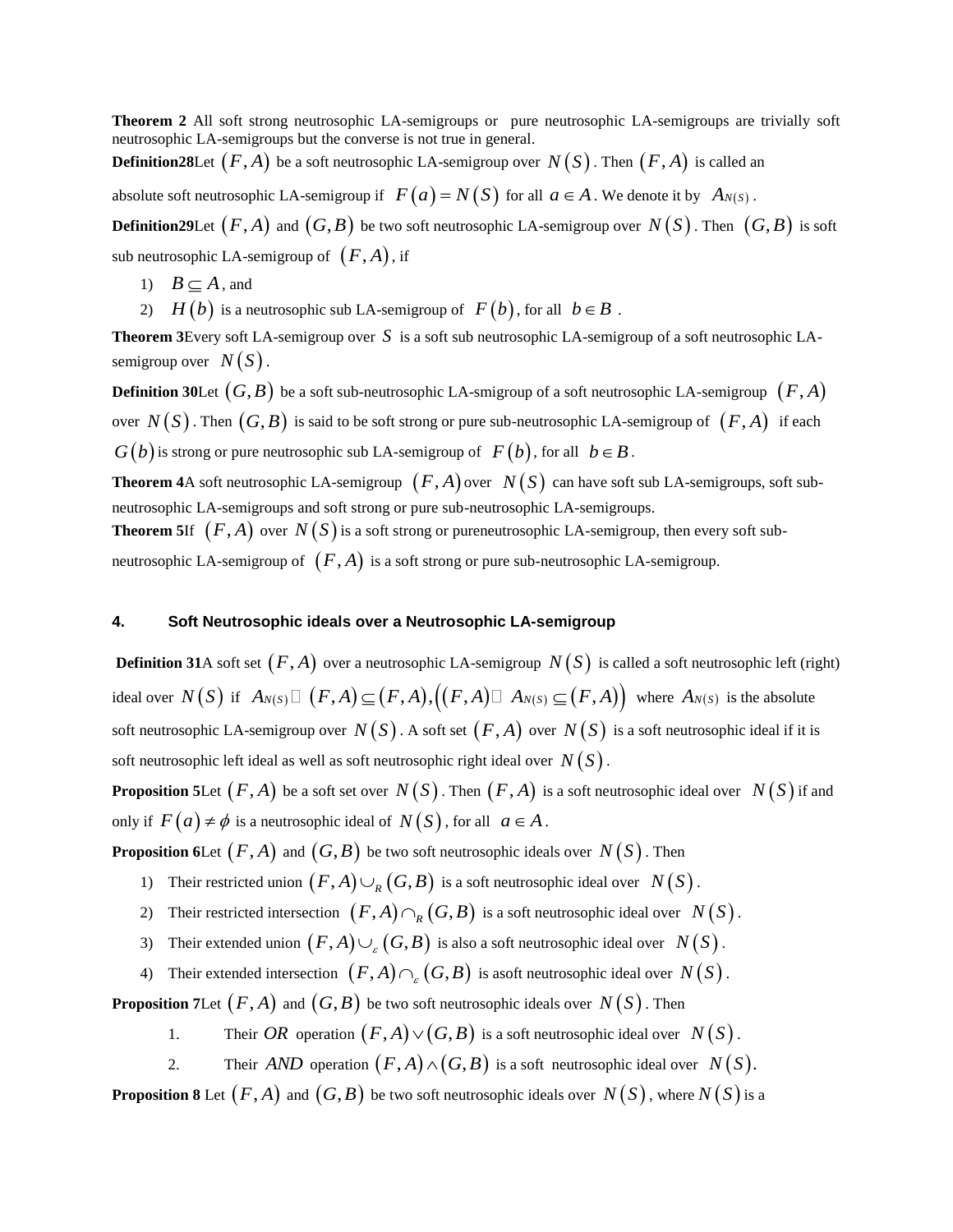neutrosophic LA-semigroup with left identity  $e$  . Then  $\big(F,A\big)*\big(G,B\big)\!=\!\big(H,A\times B\big)$  is also a soft neutrosophic ideal over  $N(S)$ .

**Proposition 9Let**  $(F, A)$  and  $(G, B)$  be two soft neutrosophic ideals over  $N(S)$  and  $N(T)$ . Then the cartesian product  $(F, A) \times (G, B)$  is a soft neutrosophic ideal over  $N(S) \times N(T)$ .

**Definition 32**A soft neutrosophic ideal  $(F,A)$  over  $\ N(S)$  is called soft strong or pure neutrosophic ideal over  $N(S)$  if  $F(a)$  is a strong or pure neutrosophicideal of  $N(S)$ , for all  $a \in A$ .

**Theorem 6**All soft strong or pure neutrosophic ideals over  $N(S)$  are trivially soft neutrosophic ideals but the converse is not true.

**Proposition 8Let**  $(F,A)$  and  $(G,B)$  be two soft strong  $\,$  or pure neutrosophic ideals over  $\,N(S)$  . Then

- 1) Their restricted union  $(F, A) \cup_R (G, B)$  is a soft strong or pure neutrosophic ideal over  $N(S)$ .
- 2) Their restricted intersection  $(F, A) \cap_R (G, B)$  is a soft strong or pure neutrosophic ideal over  $N(S)$ .
- 3) Their extended union  $(F, A) \cup_{g} (G, B)$  is also a soft strong or pure neutrosophic ideal over  $N(S)$ .
- 4) Their extended intersection  $(F, A) \cap_{\varepsilon} (G, B)$  is a soft strong or pure neutrosophic ideal over  $N(S)$ .

**Proposition 9Let**  $(F,A)$  and  $(G,B)$  be two soft strong or pure neutrosophic ideals over  $\,N(S)$  . Then

- 1) Their OR operation  $(F, A) \vee (G, B)$  is a soft strong or pure neutrosophic ideal over  $N(S)$ .
- 2) Their *AND* operation  $(F, A) \wedge (G, B)$  is a soft strong or pure neutrosophic ideal over  $N(S)$ .

**Proposition 10Let**  $(F,A)$  and  $(G,B)$  be two soft strong or pure neutrosophic ideals over  $N(S)$  , where

*N*(*S*) is a neutrosophic LA-semigroup with left identity *e*. Then  $(F,A)*(G,B)=(H,A\times B)$  is also a softstrong or pure neutrosophic ideal over  $N(S)$ .

**Proposition 11** Let  $(F, A)$  and  $(G, B)$  be two soft strong or pure neutrosophic ideals over  $N(S)$  and  $N(T)$ respectively. Then the cartesian product  $(F, A) \times (G, B)$  is a soft strong or pure neutrosophic ideal over  $N(S)$  ×  $N(T)$ .

# **5. Soft neutrosophic ideal of soft neutrosophic LA-semigroup**

**Definition 33Let**  $(F, A)$  and  $(G, B)$  be a soft neutrosophic LA-semigroups over  $N(S)$  . Then  $(G, B)$  is soft neutrosophic ideal of  $(F, A)$ , if

- 1)  $B \subseteq A$ , and
- 2)  $H(b)$  is a neutrosophic ideal of  $F(b)$ , for all  $b \in B$ .

**Proposition 12**If  $\left(F^{\cdot},A^{\cdot}\right)$  and  $\left(G^{\cdot},B^{\cdot}\right)$  are soft neutrosophic ideals of soft neutrosophic LA-semigroup  $\left(F,A\right)$ and  $(G, B)$  over neutrosophic LA-semigroups  $N(S)$  and  $N(T)$  respectively. Then  $(F^{'}, A^{'}) \times (G^{'}, B^{'})$  is a soft neutrosophic ideal of soft neutrosophic LA-semigroup  $(F, A) \times (G, B)$  over  $N(S) \times N(T)$ .

**Theorem 17**Let  $(F, A)$  be a soft neutrosophic LA-semigroup over  $N(S)$  and  $\left\{\!\left(H_{_j}, B_{_j}\right)\!:\, j\in J\right\}$  be a non-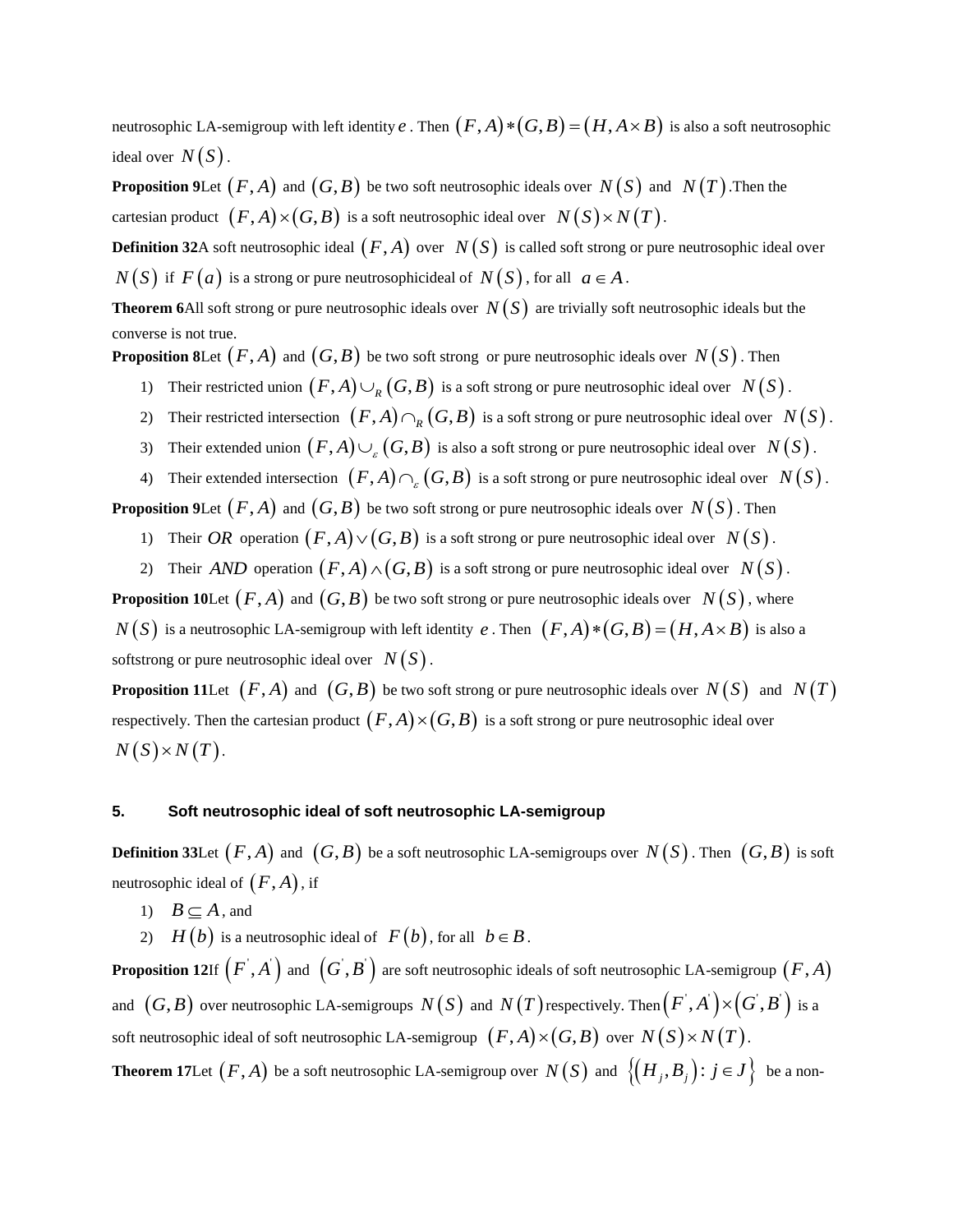empty family of soft neutrosophic sub LA-semigroups of  $(F, A)$  . Then

- 1)  $\bigcap_{\mathbf{R}} (H_j, B_j)$  $\bigcap_{j\in J} \left( H_j, B \right)$  $\bigcap_{\boldsymbol{R}}\big(H_{j},B_{j}\big)$  is a soft neutrosophic sub LA-semigroup of  $(F,A)$ .
- 2)  $\wedge_R (H_j, B_j)$  $\bigwedge_{j \in J} \left( H_j, B \right)$  $\bigwedge_{\boldsymbol{R}}\left(H_{j},B_{j}\right)$  is a soft neutrosophic sub LA-semigroup of  $(F,A)$ .
- 3)  $\bigcup_{\varepsilon} (H_j, B_j)$ *j J*  $\int_{\mathcal{E}}\Big(H_{_j},B\Big)$  $\bigcup_{\varepsilon} (H_j, B_j)$  is a soft neutrosophic sub LA-semigroup of  $(F, A)$  if  $B_j \cap B_k = \phi$  for all  $j, k \in J$

**Theorem 8**Let  $(F, A)$  be a soft neutrosophic LA-semigroup over  $N(S)$  and  $\left\{\!\left(H_{_j}, B_{_j}\right)\colon j \in J\right\}$  be a nonempty family of soft neutrosophic ideals of  $(F, A)$ . Then

- 1)  $\bigcap_{\mathbf{R}} (H_j, B_j)$  $\bigcap_{j\in J} \left( H_j, B \right)$  $\bigcap_R \left(H_j, B_j\right)$  is a soft neutrosophic ideal of  $(F, A)$ .
- 2)  $\bigwedge_{j \in J} (H_j, B_j)$  $H<sub>i</sub>, B$  $\bigwedge_{j\in J}\Bigl(H_{_j},B_{_j}\Bigr)$  is a soft neutrosophic ideal of  $\bigl(F,A\bigr)$ .
- 3)  $\bigcup_{\varepsilon} (H_j, B_j)$ *j J*  $\int_{\mathcal{E}}\Big(H_{_j},B\Big)$  $\bigcup_{\varepsilon} \left( H_{j}, B_{j} \right)$  is a soft neutrosophic ideal of  $(F, A)$ .
- 4)  $\bigvee_{j \in J} (H_j, B_j)$  $H<sub>i</sub>, B$  $\bigvee_{j\in J}\bigl(H_j,B_j\bigr)\;$  is a soft neutrosophic ideal of  $\bigl(F,A\bigr)$  .

**Proposition 13Let**  $(F, A)$  be a soft neutrosophic LAsemigroup with left identity e over  $N(S)$  and  $(G, B)$  be a soft neutrosophic right ideal of  $(F, A)$  . Then  $(G, B)$  is also soft neutrosophic left ideal of  $(F, A)$  . **Lemma 2Let**  $(F, A)$  be a soft neutrosophic LA-semigroup with left identity  $e$  over  $N(S)$  and  $(G, B)$  be a soft neutrosophic right ideal of  $(F, A)$ . Then  $(G, B) \square (G, B)$  is a soft neutrosophic ideal of  $(F, A)$ . **Definition 34** A soft neutrosophic ideal  $(G, B)$  of a soft neutrosophic LA-semigroup  $(F, A)$  is called soft strong or pure neutrosophic ideal if  $G(b)$  is a strong or pure neutrosophic ideal of  $F(b)$  for all  $b \in B$  . **Theorem 9** Every soft strong or pure neutrosophic ideal of a soft neutrosophic LA-semigroup is trivially a soft neutrosophic ideal but the converse is not true. **Definition 35**A soft neutrosophic ideal  $(G, B)$  of a soft neutrosophic LA-semigroup  $(F, A)$  over  $N(S)$  is called soft prime neutrosophic ideal if  $(H,C)$   $\Box$   $(J,D)$   $\subseteq$   $(G,B)$  implies either  $(H,C)$   $\subseteq$   $(G,B)$  or  $J(D) \subseteq (G, B)$  for soft neutosophic ideals  $(H, C)$  and  $(J, D)$  of  $(F, A)$ . **Definition 36**A soft neutrosophic LA-semigroup  $(F, A)$  over  $N(S)$  is called soft fully prime neutrosophic LA-semigroup if all the soft neutrosophic ideals of  $(F, A)$  are soft prime neutrosophic ideals. **Definition37** A soft neutrosophic ideal  $(G, B)$  of a soft neutrosophic LA-semigroup  $(F, A)$  over  $N(S)$  is called soft semiprime neutrosophic ideal if  $(H,C) \square (H,C) \subseteq (G,B)$  implies that  $(H,C) \subseteq (G,B)$  for any soft neutrosophic ideal  $(H, C)$  of  $(F, A)$ .

 ${\bf Definition 38}$ A soft neutrosophic LA-semigroup  $\, \big( F , A \big) \,$  over  $\, N\big( S \big) \,$  is called soft fully semiprime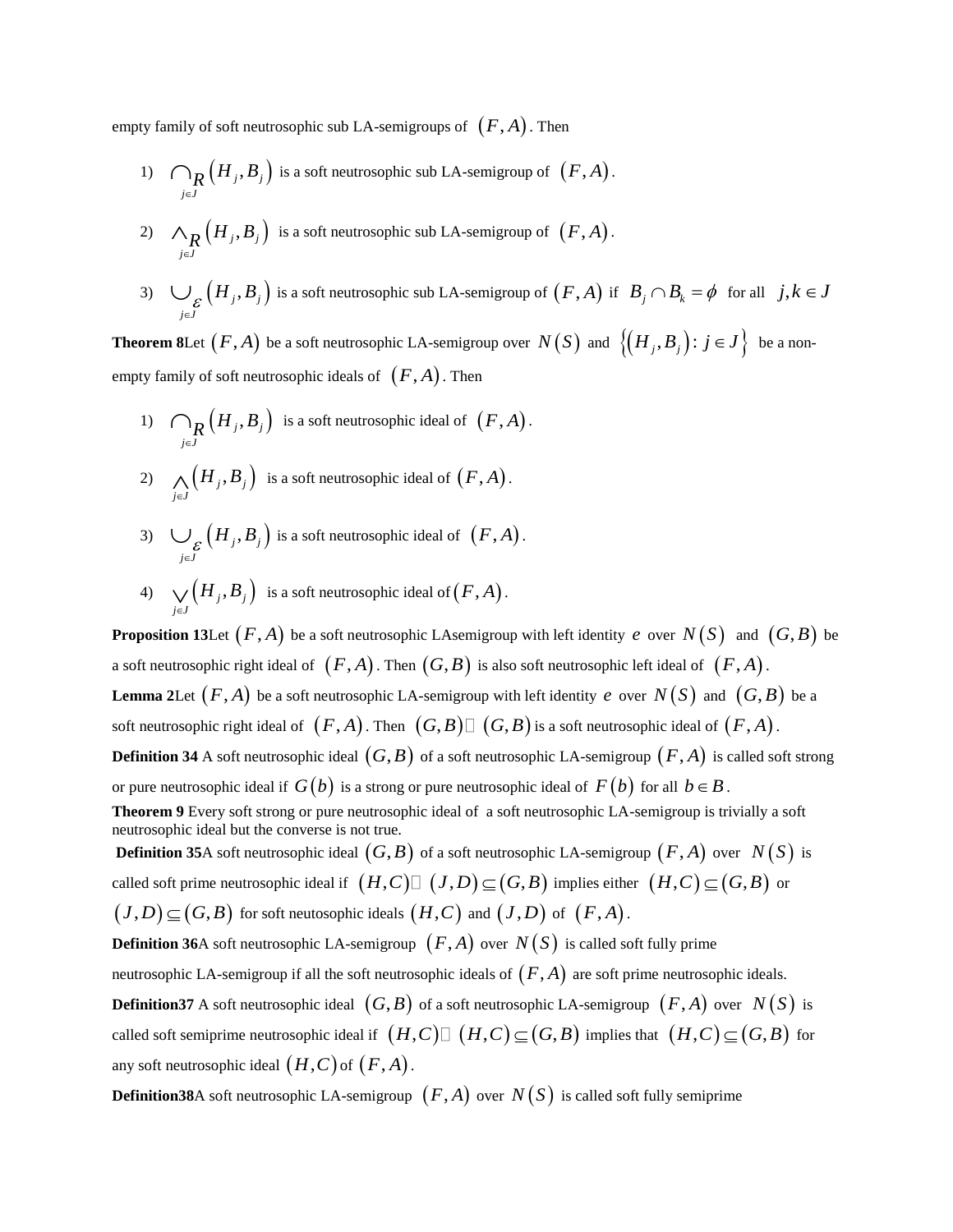neutrosophic LA-semigroup if all the soft neutrosophic ideals of  $(F,A)$  are soft semiprime neutrosophic ideals. **Definition39**A soft neutrosophic ideal  $(G, B)$  of a soft neutrosophic LA-semigroup  $(F, A)$  over  $N(S)$  is called soft strongly irreducible neutrosophic ideal if  $(H,C) \cap_R (J,D) \subseteq (G,B)$  implies either  $(H, C) \subseteq (G, B)$  or  $(J, D) \subseteq (G, B)$  for soft neutrosophic ideals  $(H, C)$  and  $(J, D)$  of  $(F, A)$ .

## **6. Soft neutrosophic homomorphism**

**Definition 40**Let  $(F, A)$  and  $(G, B)$  be two soft neutrosophic LA-semigroups over  $N(S)$  and  $N(T)$ respectively. Let  $f: N(S) \to N(T)$  and  $g: A \to B$  be two mappings. Then  $(f, g): (F, A) \to (G, B)$  is called soft neutrosophic homomorphism, if

- 1)  $f$  is a neutrosophic homomorphism from  $N(S)$  onto  $N(T)$ .
- 2)  $g$  is a maping from  $\overline{A}$  onto  $\overline{B}$ .
- 3)  $f(F(a)) = G(g(a))$  for all  $a \in A$ .

If  $f$  is a neutrosophic isomorphism from  $N(S)$  to  $N(T)$  and  $g$  is one to one mapping from  $A$  onto  $B$ . Then  $(f,g)$  is called soft neutrosophic isomorphism from  $(F,A)$  to  $(G,B)$ .

## **Conclusion**

The literature shows us that soft LA-semigroup is a general framework than LA-semigroup but in this paper we can see that there exista more general structure which we call soft neutrosophic LA-semigroup.A soft LA-semigroup becomes soft sub-neutrosophic LA-semigroup of the corresponding soft neutrosophic LA-semigroup.Soft neutrosophic LA-semigroup points out the indeterminacy factor involved in soft LA-semigroup.Soft neutrosophic LAsemigroup can be characterized by soft neutrosophic ideals over a soft neutrosophic LA-semigroup. We can also extend soft homomorphism of soft LA-semigroup to soft neutrosophic homomorphism of soft neutrosophic LAsemigroup. It is also mentioned here that there is still a space to much more work in this field and explorations of further results has still to be done, this is just a beginning.

# **References**

- [1] Florentin Smarandache,A Unifying Field in Logics. Neutrosophy, Neutrosophic Probability, Set and Logic. Rehoboth: American Research Press, (1999).
- [2] W. B. Vasantha Kandasamy & Florentin Smarandache, Some Neutrosophic Algebraic Structures and Neutrosophic N-Algebraic Structures, 219 p., Hexis, 2006.
- [3] W. B. Vasantha Kandasamy & Florentin Smarandache, N-Algebraic Structures and S-N-Algebraic Structures, 209 pp., Hexis, Phoenix, 2006.
- [4] W. B. Vasantha Kandasamy & Florentin Smarandache, Basic Neutrosophic Algebraic Structures and their Applications to Fuzzy and Neutrosophic Models, Hexis, 149 pp., 2004.
- [5] Muhammad Shabir, Mumtaz Ali, Munazza Naz, Florentin Smarandache, Soft neutrosophic group, Neutrosophic Sets and Systems. 1(2013) 5-12.
- [6] Aktas and N. Cagman, Soft sets and soft group, Inf. Sci 177(2007) 2726-2735.
- [7] P. Holgate: Groupoids satisfying a simple invertive law, The Math. Student 61 (1992).
- [8] M. Kazim and M. Naseeruddin: On almost semigroups, Alig. Bull. Math.2 (1972).
- [9] Q. Mushtaq and M. S. Kamran: On left almost groups, Proc. Pak. Acad. Sci. 331 (1996), 53-55.
- [10] M. Shabir, S. Naz, Pure spectrum of an ag-groupoid with left identity and zero, World Applied Sciences Journal 17 (2012) 1759-1768.